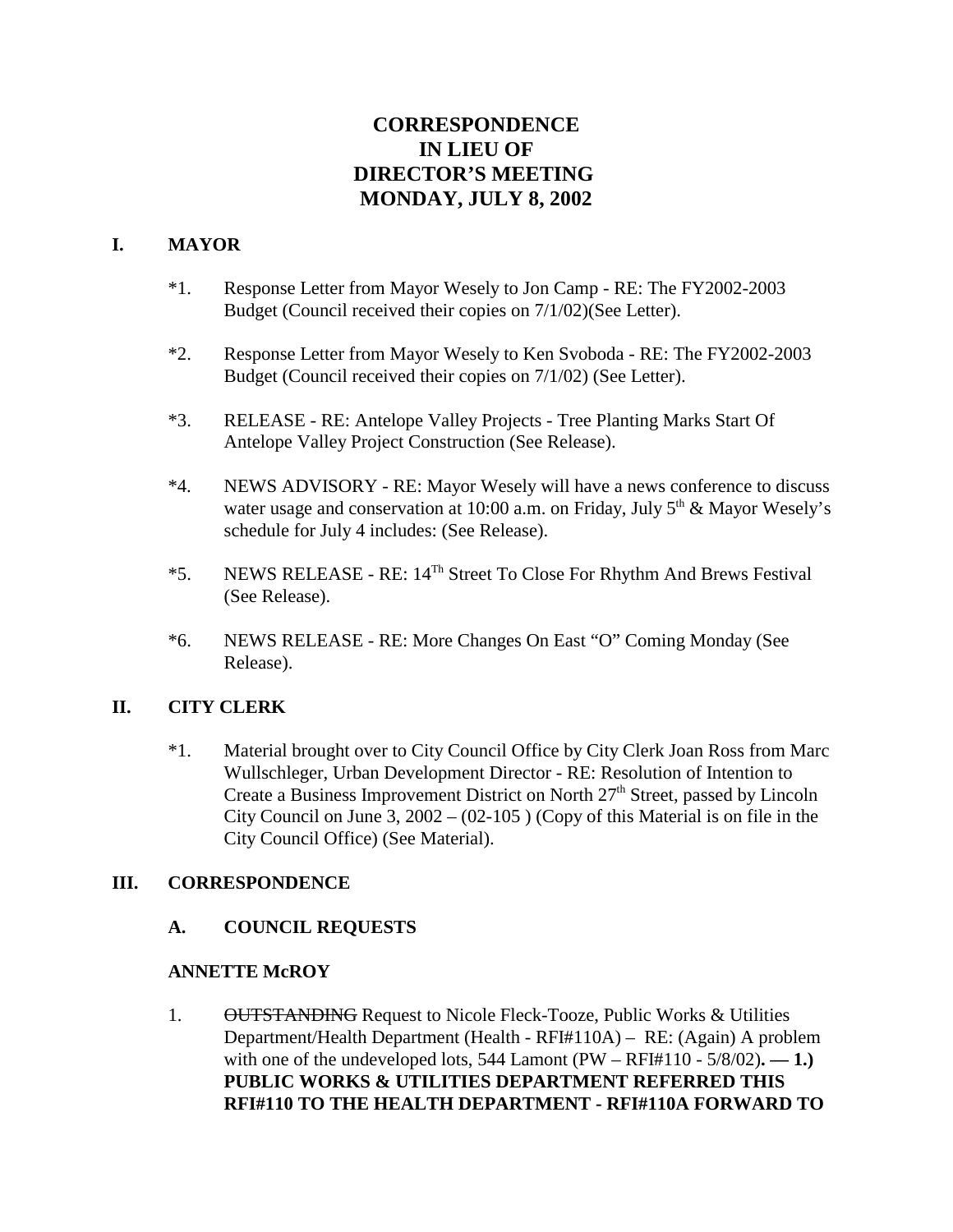**THE HEALTH DEPARTMENT — 2.) SEE RESPONSE FROM HEALTH DEPARTMENT RECEIVED ON RFI#110A - 6/03/02 - WAS REFERRED TO JOHN BOISE IN BUILDING & SAFETY — 4.) SEE RESPONSE FROM CHUCK ZIMMERMAN, BUILDING & SAFETY DEPARTMENT RECEIVED ON RFI#110A - 7/3/02** 

- 2. OUTSTANDING Request to Library Department RE: Kids using the Internet at the libraries (RFI#111 - 5/30/02)
- 3. OUTSTANDING Request to County Commissioners RE: Promoting Lincoln (RFI#112 - 6/03/02)
- 4. OUTSTANDING Request to Health Department/PRT Team RE: Junk problem at 225 NW 22nd Street (RFI#113 - 6/6/02). — **1.) SEE RESPONSE FROM BRUCE DART, HEALTH DIRECTOR RECEIVED ON RFI#113 - 7/3/02**
- 5. Request to Scott Opfer, Public Works & Utilities Department RE: 3 Red Lights on Sun Valley Blvd. (RFI#115 - 6/24/02). — **1.) SEE RESPONSE FROM SCOTT OPFER, PUBLIC WORKS & UTILITIES DEPARTMENT RECEIVED ON RFI#115 - 6/28/02**
- 6. Request to Law Department/Public Works & Utilities Department RE: City Ordinance-to remove rock or mulch that they had placed in areas where the City has an easement (RFI#116 - 7/3/02)

### **TERRY WERNER**

- 1. OUTSTANDING Request to Lynn Johnson, Parks & Recreation Director RE: Bike Path (RFI#60 - 5/22/02)
- 2. OUTSTANDING Request to Public Works & Utilities Department RE: Public transportation and ease of walking or biking (RFI#62 - 5/22/02). — **1.) SEE RESPONSE FROM SCOTT OPFER, PUBLIC WORKS & UTILITIES DEPARTMENT RECEIVED ON RFI#62 - 7/2/02**
- 3. OUTSTANDING Request to Ann Harrell, Mayor's Office RE: Employees/ Consultants (RFI#63 - 6/6/02)
- 4. Request to Steve Henrichsen, Planning Department RE: Impact Fees (RFI#66 7/2/02)

# **JON CAMP**

1. OUTSTANDING Request to Fire Chief Mike Spadt - RE: Fire Department restructuring (RFI#76 - 6/21/02)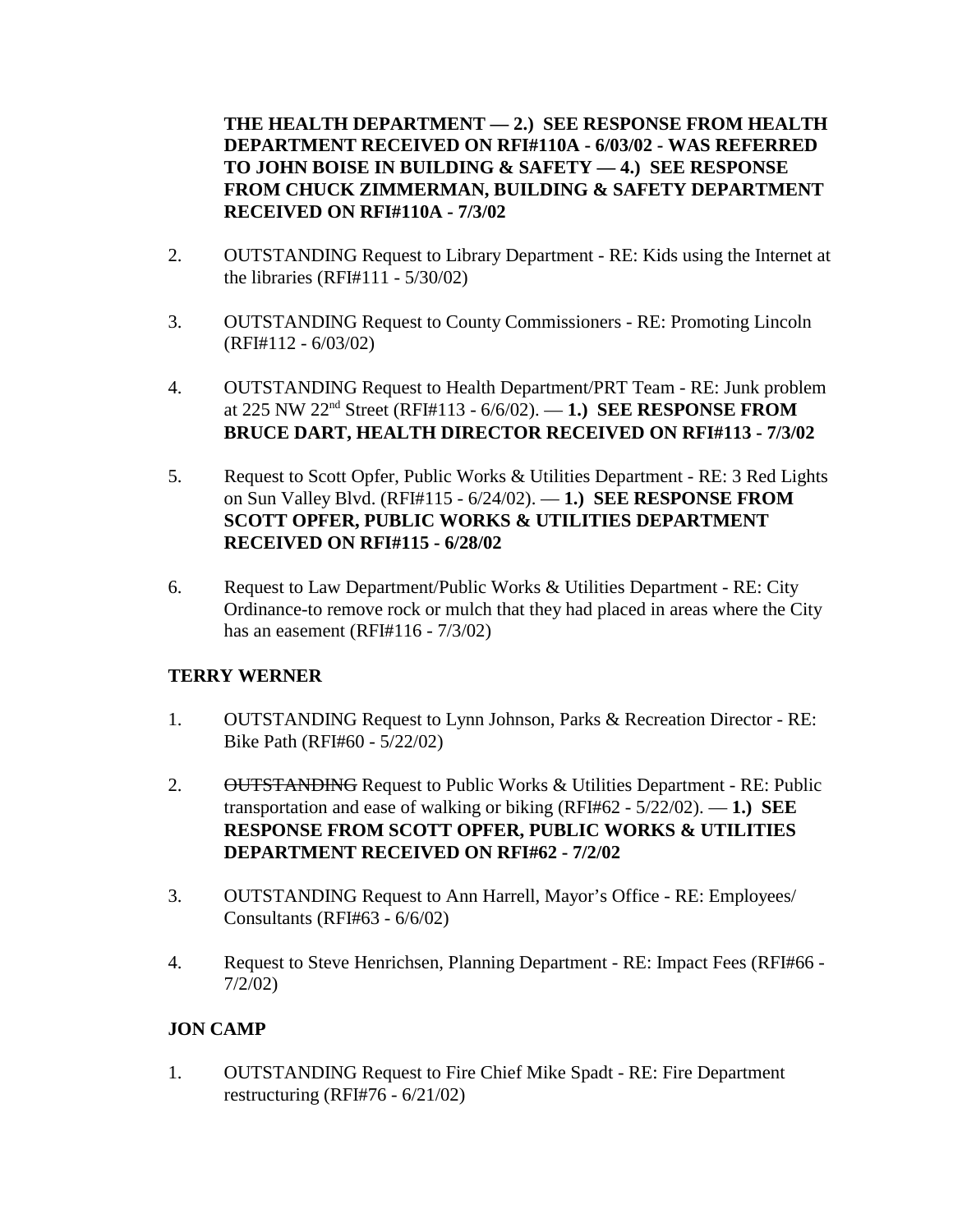### **COLEEN SENG**

- 1. Request to Public Works & Utilities Department/Planning Department RE: The property close to 84<sup>th</sup> Street between Adams & Leighton - mowing, etc. (RFI#902) - 6/24/02). — **1.) SEE RESPONSE FROM A.F. EDWARDS, PUBLIC WORKS & UTILITIES DEPARTMENT RECEIVED ON RFI#902 - 7/3/02**
- 2. Request to Public Works & Utilities Department RE: The handicap curb cut at 49th & St. Paul (RFI#903 - 7/3/02)

## **B. DIRECTORS AND DEPARTMENT HEADS**

## **FINANCE/CITY TREASURER**

\*1. Material from Don Herz, Finance Director & Joel L. Wittrock, Asst. City Treasurer - RE: Resolution & Finance Department Treasurer Of Lincoln, Nebraska - Investments Purchased Between June 24 and June 28, 2002 (See Material).

## **HEALTH DEPARTMENT**

\*1. NEWS RELEASE - RE: Sentinel Chickens Indicators Of West Nile Virus - Dead Birds and Sentinel Chickens Infected with West Nile Virus Being Tested by Health Officials (See Release).

### **PLANNING**

\*1. Annexation by Ordinance - Effective Date: July 9, 2002 - Ordinance No. 18014 - 17.89 Acres.

### **PUBLIC WORKS & UTILITIES DEPARTMENT**

\*1. Response Letter from Roger Figard to Robert Stutheit - RE: Concerning the dust problem and lack of paving in West Adams Street west of Northwest 48<sup>th</sup> Street (See Response).

### **STARTRAN**

\*1. NEWS RELEASE - RE: StarTran Advisory Board will be holding a public hearing regarding the proposed deletion of the StarTran bus route  $#18$ ,  $48<sup>th</sup>$  Street Shuttle - Saturday, July  $13<sup>th</sup>$  at 10:30 a.m. at the Bennett Martin Library,  $4<sup>th</sup>$  Floor Auditorium (See Release).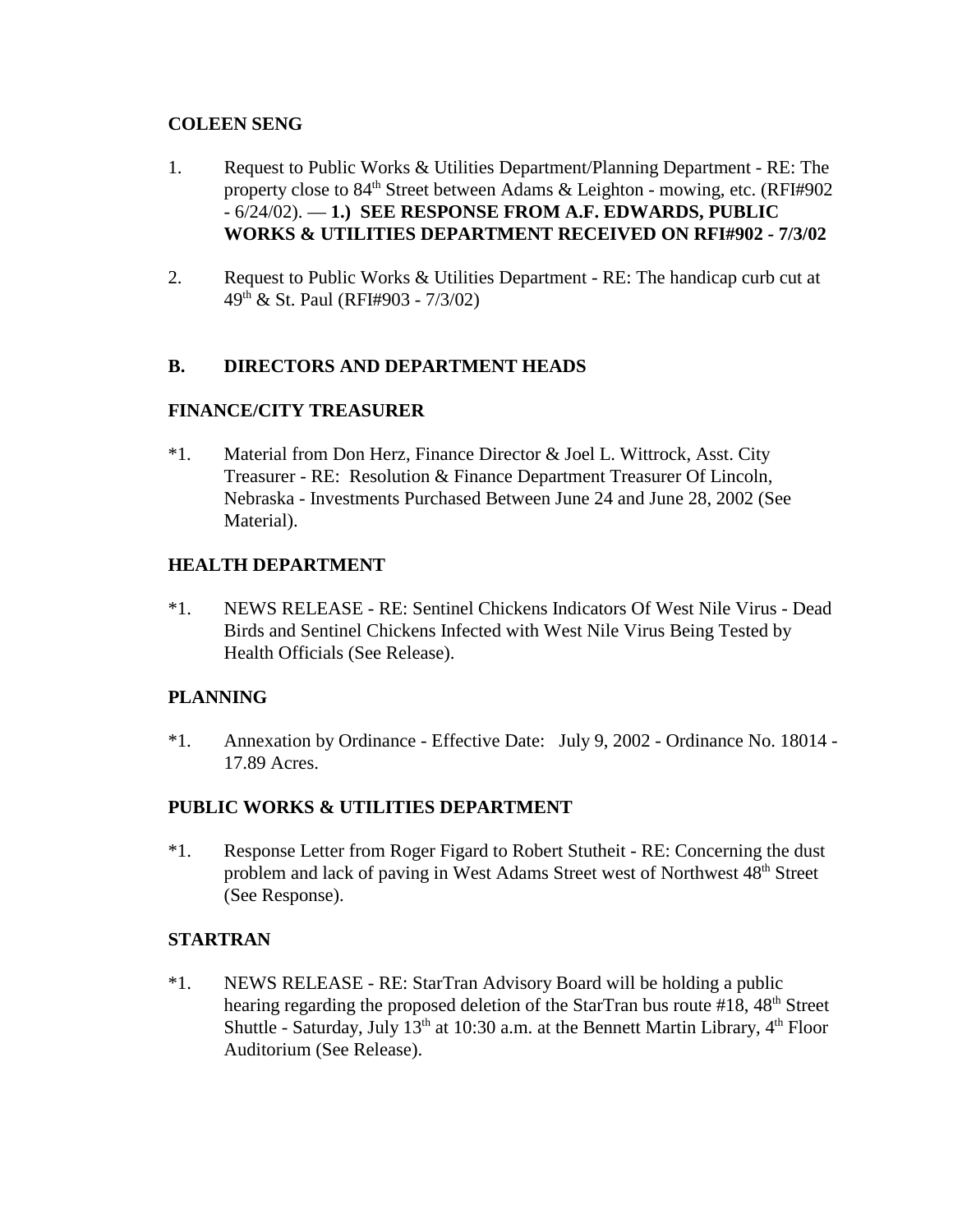### **C. MISCELLANEOUS**

- \*1. E-Mail from Jon Gathje with Responses from Joan Ray and Joan Ross to Carole Eddins, Urban Development Department - RE: After some discussions with a fellow student, they both thought it would be a fantastic idea to host an AIDS walk in Lincoln, so they are asking for some help on how to go about and do this (See E-Mail).
- \*2. E-Mail from Stacy C. James RE: In Support of the Woodsdale Ornamental Lighting District (See E-Mail).
- \*3. 2 E-Mail's from Greg Moyer RE: Pledge Resolution (See E-Mail's).
- \*4. E-Mail from Karen Kerling, Administrative Analyst II, Common Council, Syracuse, NY - RE: Third Party Notification (See E-Mail).
- \*5. E-Mail from Dan Sherman, Council Administrator/Attorney, City of Bloomington Common Council - RE: Redistricting Process (See E-Mail).
- \*6. E-Mail from Mary Hatley RE: Noise Problems "boom boxes" (See E-Mail).
- \*7. Report RE: Diversion Services, Inc. 2001 Annual Report and Budget Supporting Materials Fiscal Year 2002-2003 - Prepared by Eric McMasters - May 30, 2002 (Council received their copies of this Report on 7/1/02)(Copy of this Report is on file in the City Council Office).
- \*8. Memo & Brochure from Lincoln Airport Authority RE: The Lincoln Airport Authority, in conjunction with the Federal Aviation Administration, is conducting a noise study - attached brochure describes the noise study for your information (See Material).
- \*9. Letter from Stacy Sovereign, Volunteer Committee Chair, July Jamm, Updowntowners - RE: July Jamm, Lincoln's biggest summer festival, is just around the corner. The three-day tradition of music, food and fun begins Thursday, July 25. We encourage you and your organization to take part in the action. Here's how: (See Letter).
- \*10. Letter from Britt Johnson, Marsha Duis & Sven JohnsonRE: Opposed to the proposed Ornamental Lighting District in the Country Club area (See Letter).
- \*11. E-Mail from Jim Menter RE: Recently several of my neighbors received letters from the City informing them that they had to move rock or mulch that they had placed in areas where the City has an easement (See E-Mail).